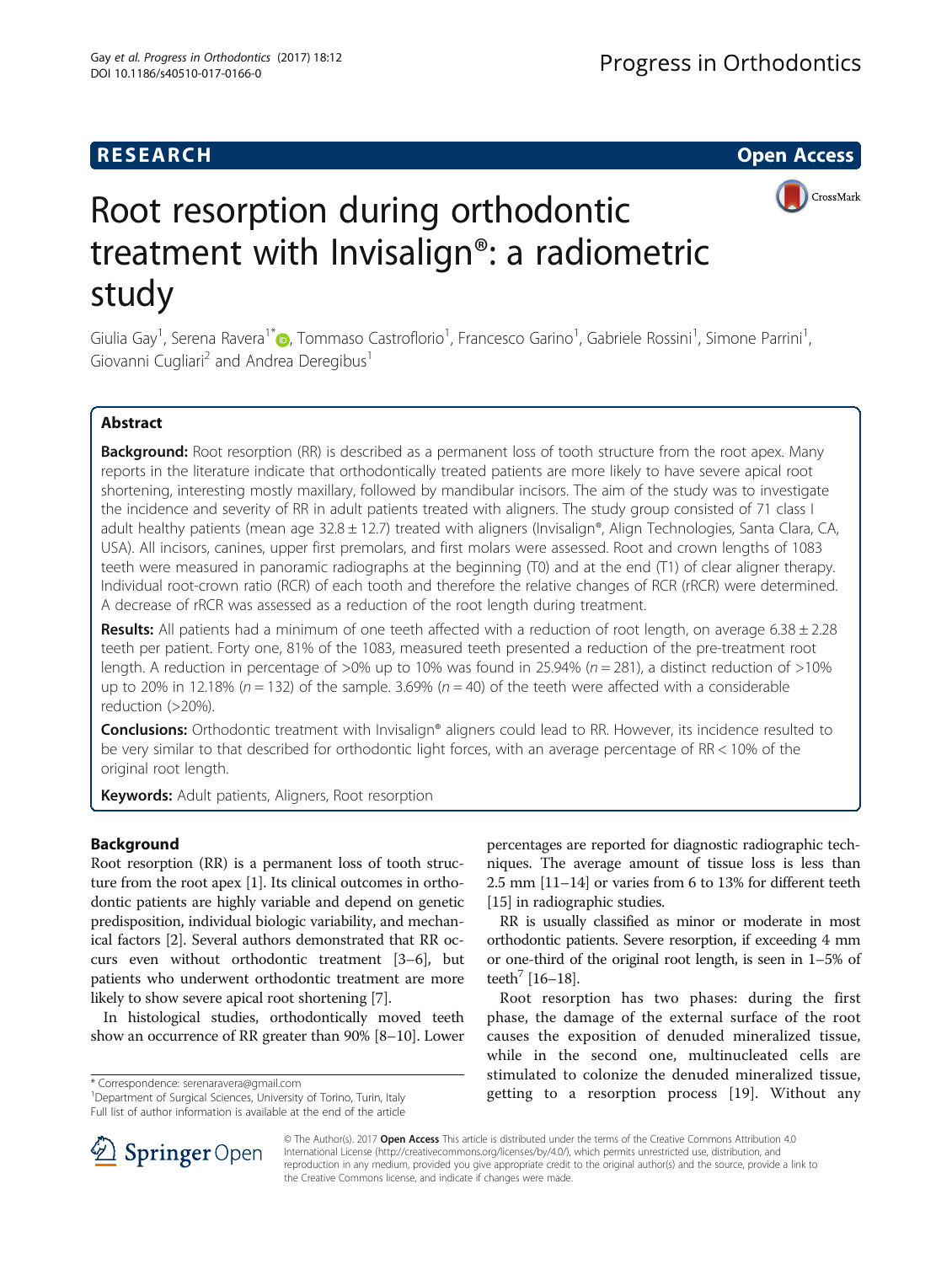<span id="page-1-0"></span>

further stimulation, cementum-like material will spontaneously repair the damage within 2–3 weeks. With persistent inflammatory process, deeper root dentin will be involved and RR radiographically detected [[20\]](#page-5-0). When forces at the root apex exceed the resistance and reparative ability of the periapical tissues, RR occurs [[21\]](#page-5-0). It begins approximately 2–5 weeks into treatment, but radiographical appearance requires 3–4 months.

Furthermore, the association between RR and the amount of orthodontic tooth movement<sup>21</sup> [\[22](#page-5-0)–[24\]](#page-5-0) has been demonstrated. Since the amount of tooth movement depends on the severity of the malocclusion, a severe malocclusion represents a risk factor for RR. Class I patients with normal overjet show less RR than class II or III patients [\[25](#page-5-0)].

Several studies [[26](#page-5-0)–[28\]](#page-5-0) suggest that light continuous forces are perceived as intermittent ones and allow the healing of the resorbed cementum, preventing further resorption. The Invisalign® treatment technique belongs to removable appliances, so intermittent forces are applied to the teeth. The aim of the present study was to investigate the incidence and severity of RR in adult patients treated with aligners.

#### **Methods**

In the present study, we evaluated 71 (25 males and 46 females) adult healthy patients treated with aligners (Invisalign®, Align Technologies, Santa Clara, CA, USA). The mean age was  $32.8 \pm 12.7$  (age range 18–71). We did not differentiate data by gender or age since previous studies pointed out that sex and age of patients could not be considered as potential confounding factors [\[29, 30](#page-5-0)]. In this prospective study, patients were recruited from December 2014 to December 2015 among the private practice patients in xxx, xxx. The panoramic radiographs were taken at the beginning (T0) and at the end (T1) of orthodontic treatment with the same device. The average treatment duration was 14 months.

Inclusion criteria for all the patients were adult patients (>18yo), normodivergent, and class I malocclusion with crowding (arch length discrepancy <6 mm).

Exclusion criteria were evidence of root resorption on pre-treatment panoramic radiographs, severely dilacerated roots, endodontically treated teeth, patients requiring other orthodontic systems, extraction therapy or any surgical treatment, and patients presenting tooth wear with dentin exposure at the initial examination.

The anterior crowding was resolved by IPR (interproximal enamel reduction) and/or protrusion of anterior teeth, determined by the orthodontist, depending on the initial overjet (protrusion) or crown's shape (IPR). The mean IPR was 0.33 mm (min. 0 mm, max. 0.5 mm).

All incisors and canines, upper first premolars, and first molars were assessed. A total of 1083 teeth were evaluated.

The measurement of the dental panoramic radiographs was performed by using Orisceph® (Orisceph Rx®, Elite Computer Italia, Vimodrone, MI, Italia).

On the basis of Krieger et al. [[31](#page-5-0)], Fritz et al. [\[32\]](#page-5-0), and Linge and Linge<sup>11</sup>, all root and crown measurements were assessed by one examiner blinded about the study, in a stochastic sequence. The crown length was represented by the distance between incisal edge and

**Table 1** Number of measured elements, mean, and standard deviation of RCR for every tooth

|                    | 1.6   | 1.4   | 1.3   | 1.2   | 1.1   | 2.1   | 2.2   | 2.3   | 2.4   | 2.6   |
|--------------------|-------|-------|-------|-------|-------|-------|-------|-------|-------|-------|
| No. of teeth       | 69    | 66    | 67    | 65    | 70    | 69    | 64    | 69    | 65    | 58    |
| Mean rRCR (%)      | 100   | 103   | 104   | 104   | 102   | 103   | 100   | 104   | 102   | 101   |
| Standard deviation | 13.09 | 12.47 | 14.93 | 11.82 | 14.15 | 13.58 | 15.38 | 14.55 | 14.66 | 13.42 |
|                    |       |       | 4.3   | 4.2   | 4.1   | 3.1   | 3.2   | 3.3   |       |       |
| No. of teeth       |       |       | 71    | 71    | 70    | 70    | 68    | 71    |       |       |
| Mean rRCR (%)      |       |       | 107   | 102   | 100   | 106   | 104   | 105   |       |       |
| Standard deviation |       |       | 13.78 | 16.5  | 13.28 | 13.48 | 12.27 | 13.48 |       |       |
|                    |       |       |       |       |       |       |       |       |       |       |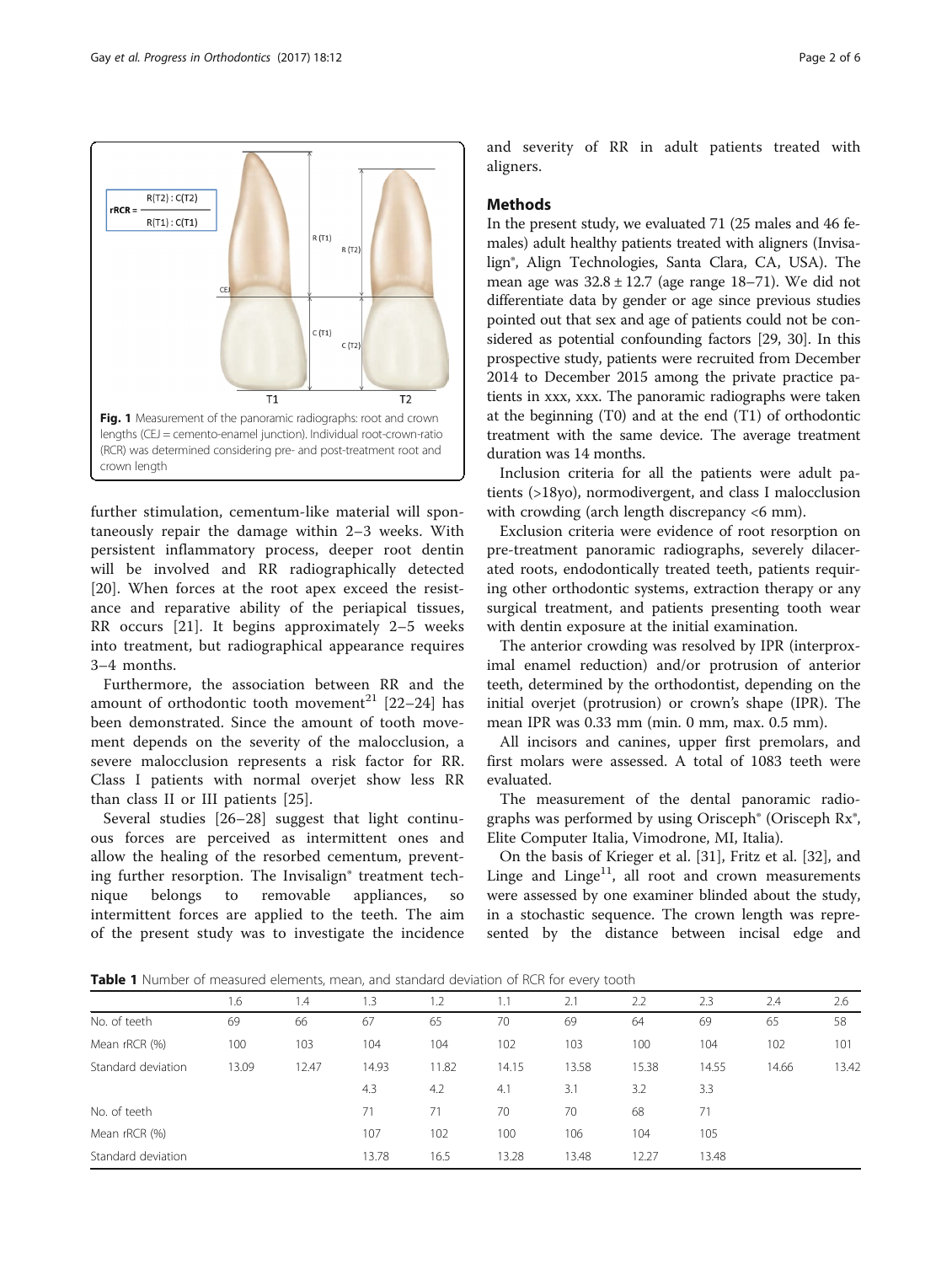

cemento-enamel junction (on the long axis). The root length was represented by the distance between cemento-enamel junction and apex (Fig. [1\)](#page-1-0).

As stated by Krieger et al. [\[31\]](#page-5-0) and Fritz et al. [[32\]](#page-5-0), individual root-crown ratio (RCR) and therefore the relative changes of RCR (rRCR) were determined considering preand post-treatment root and crown length. An rRCR of 100% indicates no change of the pre-treatment root length relative to the post-treatment root length. A decrease of rRCR indicates a reduction of the root length during treatment.

Data analysis and collection were performed using the SPSS® software program (Statistical Package for Social Science) for Windows Version 23.0 (Inc., Chicago, II, USA).

The averages of the two measurements were used to calculate RCR and the changes in RCR. Absolute and relative frequencies of RCR were calculated for every tooth. Quantitative measurements are described by mean and standard deviation.

Table 2 Number and percentage of teeth presenting  $rRCR \geq$ 100% (no RR), rRCR between 90 and 100 (slight RR), rRCR between 80 and 90 (moderate RR), rRCR ≤80 (severe RR)

| rRCR (%)         | No. of teeth | Percent |  |  |  |  |  |
|------------------|--------------|---------|--|--|--|--|--|
| $\geq 100$       | 630          | 58.12   |  |  |  |  |  |
| $90 \le X < 100$ | 281          | 25.94   |  |  |  |  |  |
| $80 \le X < 90$  | 132          | 12.18   |  |  |  |  |  |
| <80              | 40           | 3.69    |  |  |  |  |  |
| <b>TOT</b>       | 1083         | 100     |  |  |  |  |  |

## Results

The mean rRCR for every tooth is shown in Table [1.](#page-1-0)

All patients had a minimum of one teeth affected with a reduction of the root length (rRCR < 100%), on average  $6.38 \pm 2.28$  teeth per patient (Fig. 2).

Forty one percent  $(n = 29)$  of all patients had a minimum of one tooth with a 20% root length reduction.

In this study,  $41.81\%$  of the 1083 teeth  $(n = 453)$ showed a reduction of post-treatment root length (rRCR < 100%). A reduction up to 10% was found in 25.94% ( $n = 281$ ), a distinct reduction from 10% up to 20% in 12.18% ( $n = 132$ ) of the sample. 3.69% ( $n = 40$ ) of the teeth were affected with a considerable reduction (>20%) (Table 2).

The values of the individual teeth are shown in Tables [3](#page-3-0) and [4](#page-3-0).

The percentage of teeth with rRCR < 100% are shown in the Fig. [3.](#page-4-0)

A severe RR was observed only in 3.69% of teeth. As shown in Fig. [4](#page-4-0), severe RR occurs mostly in the upper left premolars, upper left lateral incisors, lower right lateral, and central incisors.

## **Discussion**

A previous review from Rossini et al. [[33\]](#page-5-0) demonstrated that Invisalign® is effective for simple malocclusions treatment. Starting from this consideration, the present study investigated the incidence of RR in a sample of adult patients with class I malocclusions, showing a very limited incidence of significant severe RR.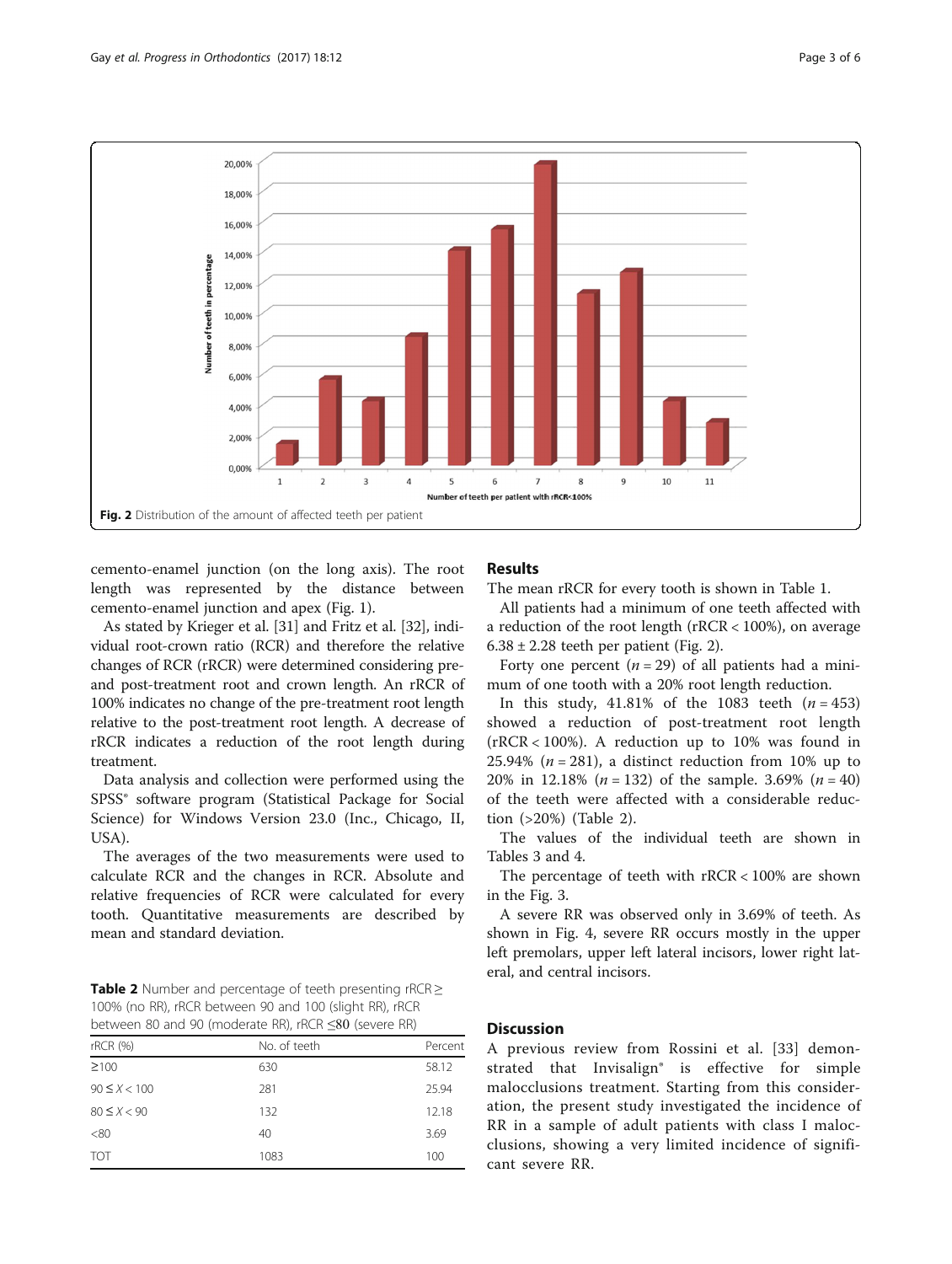| between op and so finoderate implana ment |               |        |                |        |                |        |        |                |        |                |
|-------------------------------------------|---------------|--------|----------------|--------|----------------|--------|--------|----------------|--------|----------------|
| RCR %                                     | 1.6           | 1.4    | 1.3            | 1.2    | 1.1            | 2.1    | 2.2    | 2.3            | 2.4    | 2.6            |
| No. of teeth                              | 36            | 39     | 41             | 46     | 39             | 39     | 31     | 41             | 36     | 27             |
| $\geq 100$                                | 52.17%        | 59.09% | 61.19%         | 70.77% | 55.71%         | 56.52% | 48.44% | 59.42%         | 55.38% | 46.55%         |
| No. of teeth                              | 15            | 17     | 15             | 14     | 16             | 20     | 19     | 18             | 20     | 22             |
| $90 \le x < 100$                          | 21.74%        | 25.75% | 22.39%         | 21.54% | 28.86%         | 28.98% | 29.69% | 26.08%         | 30.77% | 37.93%         |
| No. of teeth                              | 16            | 9      | 9              | 4      | 13             |        | 9      | 8              | 3.     |                |
| $80 \le x < 90$                           | 23.19%        | 13.63% | 13.43%         | 6.15%  | 18.57%         | 10.14% | 14.06% | 11.59%         | 4.61%  | 12.07%         |
| No. of teeth                              | $\mathcal{P}$ |        | $\mathfrak{D}$ |        | $\overline{2}$ | 3      | 5      | $\overline{2}$ | 6      | $\mathfrak{D}$ |
| <80                                       | 2.9%          | 1.51%  | 2.98%          | 1.54%  | 2.86%          | 4.35%  | 7.81%  | 2.9%           | 9.23%  | 3.45%          |
| TOT no. of teeth                          | 69            | 66     | 67             | 65     | 70             | 69     | 64     | 69             | 65     | 58             |
| $\%$                                      | 100%          | 100%   | 100%           | 100%   | 100%           | 100%   | 100%   | 100%           | 100%   | 100%           |

<span id="page-3-0"></span>Table 3 Number and percentage of the upper teeth presenting rRCR = 100% (no RR), rRCR between 90 and 100 (slight RR), rRCR between 80 and 90 (moderate RR), and rRCR = 80 (severe RR)

As shown in Table 3, 41.81% of the 1083 analyzed teeth  $(n = 453)$  were affected by post-treatment reduction of the root length. Even if in the present study we did not investigate the direct comparison of aligner treatment outcomes with fixed conventional appliances ones, data reported by other studies recently investigating RR both with aligners and multibracket appliances [[29\]](#page-5-0) seem to be consistent. Lund et al. [[34](#page-5-0)] reported an incidence of 91%, but crowding was resolved by multibraket appliances and first premolars extraction, with a resultant more complex treatment. Iglesias-Linares et al. [[30](#page-5-0)] recently demonstrated that treatments with increased discrepancy index, due to sagittal apical displacement increase, were more likely associated with a higher incidence in RR. However, there were no statistically significant differences whether removable aligners or fixed appliances were used, when genetic predisposition is excluded.

When considering RR severity in our study, the incidence of minimal RR (<10%) was 26%, mild RR

Table 4 Number and percentage of the lower teeth presenting rRCR = 100% (no RR), rRCR between 90 and 100 (slight RR), rRCR between 80 and 90 (moderate RR), and rRCR = 80 (severe RR)

| RCR %            | 4.3      | 4.2    | 4.1    | 3.1      | 3.2    | 3.3    |
|------------------|----------|--------|--------|----------|--------|--------|
| No. of teeth     | 50       | 38     | 39     | 46       | 37     | 45     |
| $\geq 100$       | 70.42%   | 53.52% | 55.71% | 65.71%   | 54.41% | 63.38% |
| No. of teeth     | 15       | 17     | 12     | 17       | 25     | 19     |
| $90 \le x < 100$ | 21.13%   | 23.94% | 17.14% | 24.28%   | 36.76% | 26.76% |
| No. of teeth     | 6        | 10     | 13     | 7        | 5      | 6      |
| 80 < x < 90      | 8.45%    | 14.08% | 18.57% | 10.00%   | 7.35%  | 8.45%  |
| No. of teeth     | $\Omega$ | 6      | 6      | 0        |        |        |
| <80              | $0.00\%$ | 8.45%  | 8.57%  | $0.00\%$ | 1.47%  | 1.41%  |
| TOT no. of teeth | 71       | 71     | 70     | 70       | 68     | 71     |
| $\frac{0}{0}$    | 100%     | 100%   | 100%   | 100%     | 100%   | 100%   |
|                  |          |        |        |          |        |        |

(10–20%) was 12%, and severe RR (>20%) was only 3.69%. These values are consistent with those reported by Krieger et al. [[31\]](#page-5-0) with a minimal RR ranged from 25 to 32%, mild RR from 11 to 18%, and severe RR from 1 to 14% for mandibular incisors.

In other studies [\[22](#page-5-0)–[24, 32](#page-5-0), [35](#page-5-0)–[41](#page-5-0)], maxillary incisors showed a consistent average apical RR, more than any other analyzed tooth, followed by mandibular incisors and mandibular first molars.

Tieu et al. [[42\]](#page-5-0) in their systematic review evaluated RR in maxillary and mandibular incisors during nonsurgical orthodontic treatment of class II division I malocclusions; as a result, the majority of teeth experienced mild to moderate resorption following treatment, and the prevalence of incisor root resorption ranged between 65.6 and 98.1%.

According to several authors (Weltman [\[1](#page-5-0)] Eisel [[43\]](#page-5-0) Elhaddaoui [\[44](#page-5-0)]) RR, measured on panoramic or periapical radiographs, is usually less than 2.5 mm, with a <20% percentage of severe resorption (>4 mm or >1/3 original root length) affecting mostly maxillary lateral incisors.

In the present study, the prevalence of severe RR in maxillary incisors ranged from 1.54% (12) to 7.81% (22) and in mandibular incisors from 0 (31) to 8.57% (41). These results are significantly lower than those described by the previous authors.

The higher incidence of RR in maxillary and mandibular incisors may be explained with the greater extending of movement of these teeth than the rest of dentition, and the root structure of the incisors, its relationship to bone and the periodontal membrane, which transfers most of the forces to the apex [[30\]](#page-5-0).

Schwartz et al. [[45\]](#page-5-0) suggested that an orthodontic force heavier than the partial pressure of the periodontal capillaries (26  $g/cm<sup>2</sup>$ ) lead to periodontal ischemia and consequently to RR. In their prospective study, Barbagallo et al. [\[46](#page-5-0)] quantify premolar cementum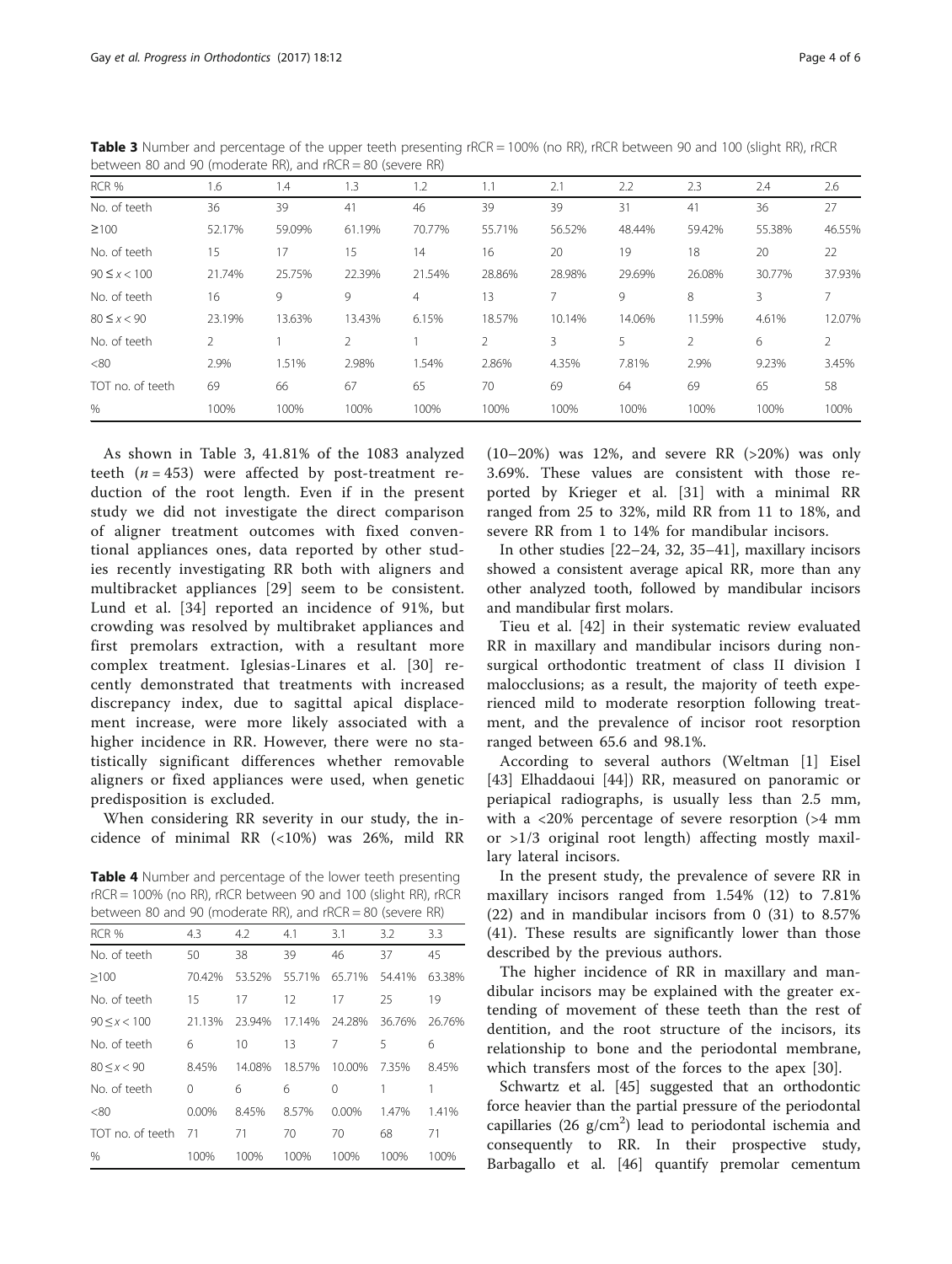<span id="page-4-0"></span>

resorption generated by treatment with ClearSmile® (ClearSmile, Woollongong, Australia) aligners using xray microtomography. Comparing the obtained values with those of a fixed appliance generating heavy or light orthodontic forces, the results showed that the aligner group had a similar RR to the light-force group and approximately six times greater than the untreated control group. These findings could be explained by the finite element analysis conducted by Cattaneo et al. in 2009 [[47\]](#page-5-0) on the PDL performance under light force loading: light continuous forces are perceived as intermittent by the periodontium because of the viscoelastic nature of PDL and the application of vertical forces during function and parafunction.

Orthodontic treatment with Invisalign® aligners could lead to RR as any other orthodontic treatment. The incidence of RR resulted consistent to the one described for orthodontic light forces (RR < 10% of original root length). Further studies on more complex malocclusions treated with aligners are



guaranteed in order to analyze RR incidence with respect to comprehensive orthodontic treatments.

## Conclusions

The present study investigated the incidence and severity of RR in adult patients treated with aligners during class I treatments. Every patient showed a minimum of one tooth with root length reduction. On average, 6.39 teeth per patient were affected. Overall, 41.81% of the measured 1083 teeth showed signs of apical root resorption, but only 3.69% a reduction of over 20% of the pretreatment root length. Severe RR affected mostly the upper lateral incisors and lower lateral and central incisors.

#### Abbreviations

IPR: Interproximal enamel reduction; RCR: Root-crown ratio; RR: Root resorption; rRCR: Relative changes of RCR

#### Authors' contributions

GG has made substantial contributions in acquisition and interpretation of data and has been involved in drafting the manuscript and revising it critically for important intellectual content. SR has made substantial contributions in acquisition and interpretation of data and has been involved in drafting the manuscript and revising it critically for important intellectual content. TC has made substantial contributions to conception and design of the study and has been involved in drafting the manuscript and revising it critically for important intellectual content. FG has made substantial contributions to conception and design of the study and has been involved in drafting the manuscript and revising it critically for important intellectual content. GR has made substantial contributions in interpretation of data. SP has made substantial contributions in interpretation of data. GC carried out the statistical analysis and interpretation of data. AD has been involved in supervision during the draft of the manuscript, revising it critically for important intellectual content, and has given final approval of the version to be published. All authors read and approved the final manuscript.

#### Competing interests

Dr. Castroflorio and Dr. Garino have held lectures and conferences for Align Technology in the past 5 years. The presented study was conducted without any support (financial or technical) by Align Technology.